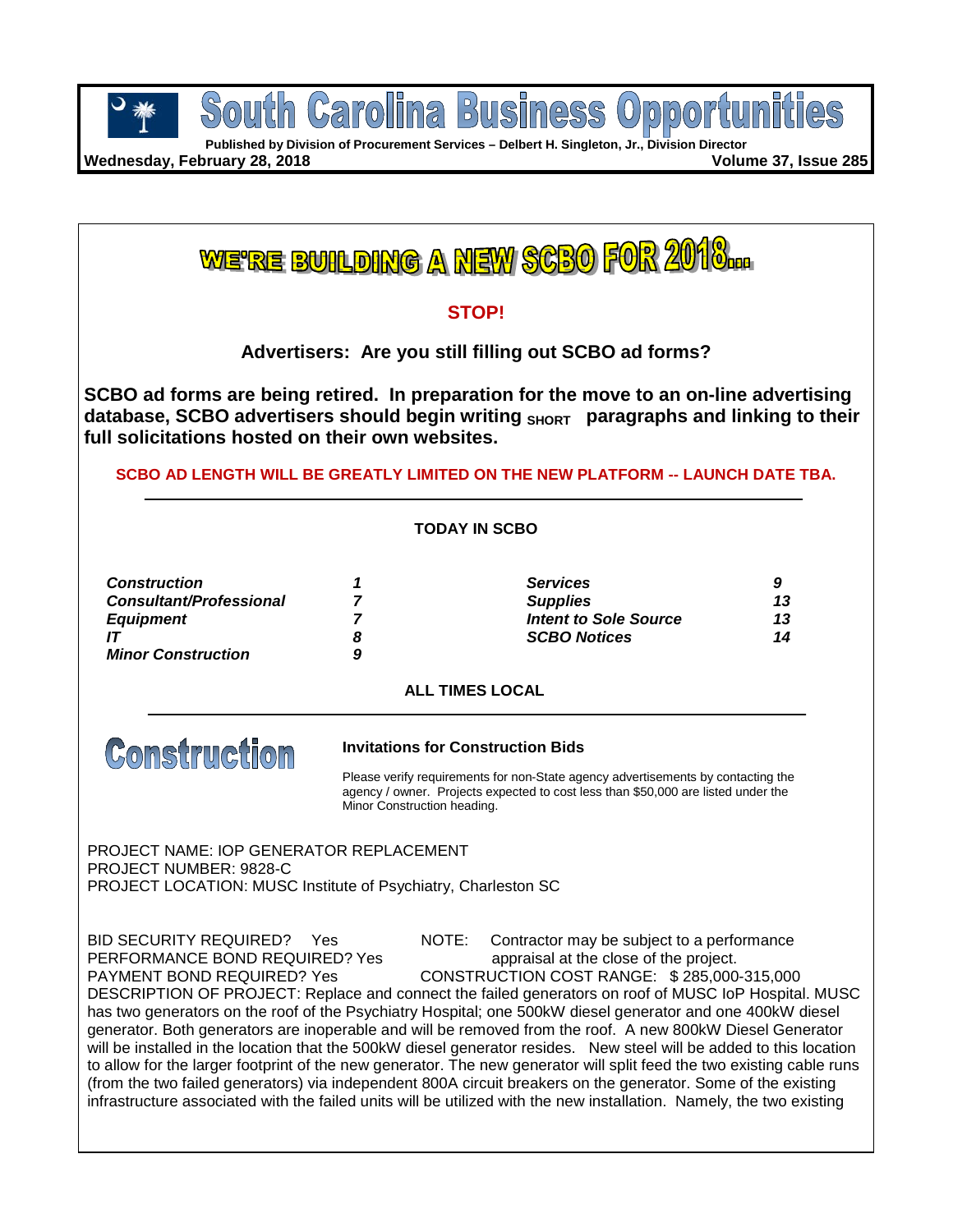| Wednesday, February 28, 2018                                                                                                                                                                                                                                                                                                                                                                                                                                                                                                                                                                                                                                                                                                                                                                                                          | $\mathbf{2}$                                                                                                                                                                                                                                | Volume 37, Issue 285    |  |  |
|---------------------------------------------------------------------------------------------------------------------------------------------------------------------------------------------------------------------------------------------------------------------------------------------------------------------------------------------------------------------------------------------------------------------------------------------------------------------------------------------------------------------------------------------------------------------------------------------------------------------------------------------------------------------------------------------------------------------------------------------------------------------------------------------------------------------------------------|---------------------------------------------------------------------------------------------------------------------------------------------------------------------------------------------------------------------------------------------|-------------------------|--|--|
| cable pull boxes on the roof will be replaced by splice boxes and the cable, from those points, downstairs will be<br>re-utilized for connection to ATSs #1 and #4.<br>BIDDING DOCUMENTS/PLANS MAY BE OBTAINED FROM: Contract documents are available from this web<br>site: http://academicdepartments.musc.edu/vpfa/eandf/construction_projects/<br>PLAN DEPOSIT AMOUNT: \$0.00<br>Bidders must obtain Bidding Documents/Plans from the above listed source(s) to be listed as an official plan<br>holder. Only those Bidding Documents/Plans obtained from the above listed source(s) are official. Bidders that<br>rely on copies of Bidding Documents/Plans obtained from any other source do so at their own risk. All written<br>communications with official plan holders & bidders WILL be via email or website posting.     | IS DEPOSIT REFUNDABLE Yes                                                                                                                                                                                                                   |                         |  |  |
| All questions & correspondence concerning this Invitation shall be addressed to the A/E.<br>A/E NAME: Engineering Consultant - Live Oak Consultants, LLC<br>A/E CONTACT: Nathan Baird<br>A/E ADDRESS: Street/PO Box: 4214 Fellowship Road City: North Charleston<br>EMAIL: nbaird@liveoakconsultants.com TELEPHONE: 843-266-8263                                                                                                                                                                                                                                                                                                                                                                                                                                                                                                      |                                                                                                                                                                                                                                             | State: SC<br>ZIP: 29418 |  |  |
| AGENCY: H51 - Medical University of South Carolina<br>AGENCY PROJECT COORDINATOR: Jimmy Stewart<br>ADDRESS: Street/PO Box: 97 Jonathan Lucas Street City: Charleston<br>EMAIL: stewarjh@musc.edu TELEPHONE: 843-792-3753                                                                                                                                                                                                                                                                                                                                                                                                                                                                                                                                                                                                              |                                                                                                                                                                                                                                             | State: SC<br>ZIP: 29425 |  |  |
| PRE-BID CONFERENCE: Yes<br>PRE-BID DATE: 3/2/2018<br>TIME: 10:00am<br>BID CLOSING DATE: 3/19/2018<br>TIME: 2:00pm<br><b>BID DELIVERY ADDRESSES:</b><br>HAND-DELIVERY:<br>Attn: Debbie Zerba, Susie Watts, or Kim Young<br>325 Calhoun Street<br>Charleston, SC 29425                                                                                                                                                                                                                                                                                                                                                                                                                                                                                                                                                                  | <b>MANDATORY ATTENDANCE:</b><br><b>No</b><br>PLACE: 67 Presidents Street. PH145 Auditorium<br>PLACE: 325 Calhoun Street, Room 42<br><b>MAIL SERVICE:</b><br>Attn: Bid for Jimmy Stewart<br>97 Jonathan Lucas Street<br>Charleston, SC 29425 |                         |  |  |
| AGENCY/OWNER: The Medical University of South Carolina<br>PROJECT NAME: REBID COLCOCK HALL WINDOWS<br>PROJECT NUMBER: 50059<br>PROJECT LOCATION: Charleston, South Carolina<br>DESCRIPTION OF PROJECT/SERVICES: Base Bid work includes removal and replacement of all the decora-<br>tive perimeter trim at all windows as well as glazing/caulking at windows, removal of all brick casings at all win-<br>dows, provide sealant joint and reset brick casing, provide a backer rod and sealant joint between the wood win-<br>dow frame and the masonry wall at all window locations, Remove and replace all exterior sealant joints, clean,<br>prepare, prime and paint all exterior windows. Work also includes repairs and modifications to roof<br>BID/SUBMITTAL DUE DATE: 4/10/18<br>PROJECT DELIVERY METHOD: Design-Bid-Build | CONSTRUCTION COST RANGE: \$205,000 to \$275,000                                                                                                                                                                                             |                         |  |  |
| BID SECURITY IS REQUIRED IN AN AMOUNT NOT LESS THAN 5% OF THE BASE BID.<br>BIDDING DOCUMENTS/PLANS MAY BE OBTAINED FROM:<br>http://academicdepartments.musc.edu/vpfa/eandf/construction_projects/index.html<br>PLAN DEPOSIT AMOUNT: \$ 0.00<br>IS DEPOSIT REFUNDABLE N/A<br>Bidders must obtain Bidding Documents/Plans from the above listed source(s) to be listed as an official plan<br>holder. Bidders that rely on copies obtained from any other source do so at their own risk. All written communi-<br>cations with official plan holders & bidders will be via email or website posting.                                                                                                                                                                                                                                    |                                                                                                                                                                                                                                             |                         |  |  |
| All questions & correspondence concerning this Invitation shall be addressed to the A/E.<br>A/E NAME: ADC Engineering, Inc.<br>A/E CONTACT: Rick Cook<br>A/E ADDRESS: Street/PO Box: 1226 Yeamans Hall Road City: Hanahan                                                                                                                                                                                                                                                                                                                                                                                                                                                                                                                                                                                                             |                                                                                                                                                                                                                                             | State: SC<br>ZIP: 29410 |  |  |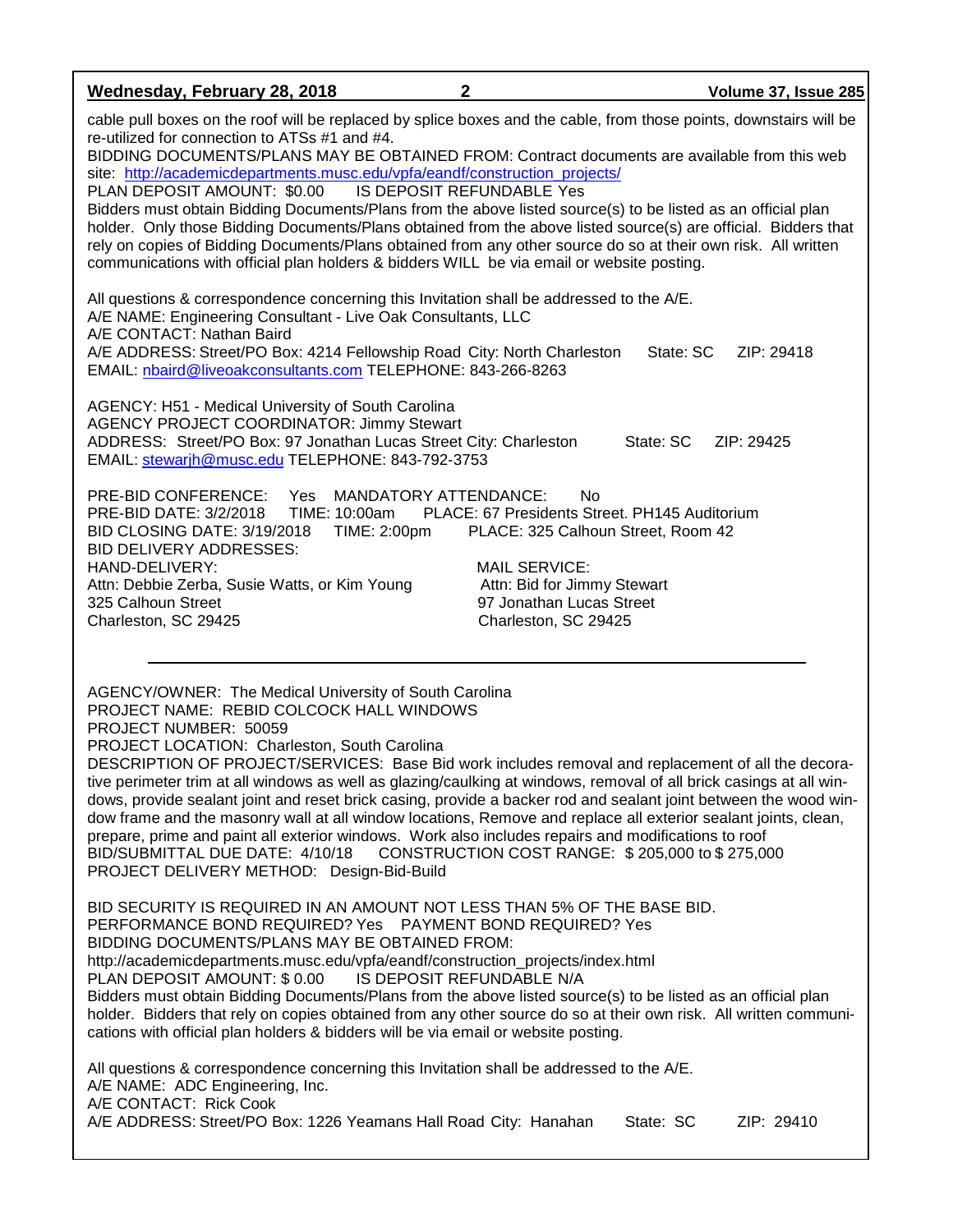| Wednesday, February 28, 2018                                                                                                                                                                                                                                                                                                                                                                                                                                                                                                                                                                                                                                                                                                                                                                                                                                                                                                                                                                                                                                                                                                                                                                                                                                                                                                                                                                                                                                                                                                                                                                                                                                                                                                                                                                                                                                                                                                                                                                                                                                                                                  | 3                                                                                                                                                  | Volume 37, Issue 285                                                                                 |  |  |
|---------------------------------------------------------------------------------------------------------------------------------------------------------------------------------------------------------------------------------------------------------------------------------------------------------------------------------------------------------------------------------------------------------------------------------------------------------------------------------------------------------------------------------------------------------------------------------------------------------------------------------------------------------------------------------------------------------------------------------------------------------------------------------------------------------------------------------------------------------------------------------------------------------------------------------------------------------------------------------------------------------------------------------------------------------------------------------------------------------------------------------------------------------------------------------------------------------------------------------------------------------------------------------------------------------------------------------------------------------------------------------------------------------------------------------------------------------------------------------------------------------------------------------------------------------------------------------------------------------------------------------------------------------------------------------------------------------------------------------------------------------------------------------------------------------------------------------------------------------------------------------------------------------------------------------------------------------------------------------------------------------------------------------------------------------------------------------------------------------------|----------------------------------------------------------------------------------------------------------------------------------------------------|------------------------------------------------------------------------------------------------------|--|--|
| EMAIL: amandam@adcengineering.com                                                                                                                                                                                                                                                                                                                                                                                                                                                                                                                                                                                                                                                                                                                                                                                                                                                                                                                                                                                                                                                                                                                                                                                                                                                                                                                                                                                                                                                                                                                                                                                                                                                                                                                                                                                                                                                                                                                                                                                                                                                                             | TELEPHONE: 843-566-0161                                                                                                                            |                                                                                                      |  |  |
| AGENCY PROJECT COORDINATOR: Mr. Phil Mauney<br>ADDRESS: Street/PO Box: 325 Calhoun Street MSC 109<br>EMAIL: mauney@musc.edu                                                                                                                                                                                                                                                                                                                                                                                                                                                                                                                                                                                                                                                                                                                                                                                                                                                                                                                                                                                                                                                                                                                                                                                                                                                                                                                                                                                                                                                                                                                                                                                                                                                                                                                                                                                                                                                                                                                                                                                   | City: Charleston<br>TELEPHONE: 843-792-2490                                                                                                        | State: SC<br>ZIP: 29425                                                                              |  |  |
| PRE-BID CONFERENCE: Yes MANDATORY ATTENDANCE: No<br>PRE-BID DATE: 3/14/2018<br>BID DUE DATE: See Above<br><b>BID DELIVERY ADDRESSES:</b><br>HAND-DELIVERY:<br>Attn: Susie Watts or Debbie Zerba<br>325 Calhoun Street<br>Charleston, SC 29401                                                                                                                                                                                                                                                                                                                                                                                                                                                                                                                                                                                                                                                                                                                                                                                                                                                                                                                                                                                                                                                                                                                                                                                                                                                                                                                                                                                                                                                                                                                                                                                                                                                                                                                                                                                                                                                                 | TIME: 2:00 pm<br>TIME: 2:00 pm<br><b>MAIL SERVICE:</b><br>Attn: Susie Watts or Debbie Zerba<br>325 Calhoun Street, MSC 109<br>Charleston, SC 29401 | PLACE: Conference Room RR-23, 325 Calhoun Street<br>PLACE: Conference Room RR-23, 325 Calhoun Street |  |  |
| PROJECT NAME: 2017 C-FUND ROADWAY AND DRAINAGE IMPROVEMENTS FOR CLARENDON<br>COUNTY, SOUTH CAROLINA<br>PROJECT NUMBER: 17171-0014; 17238-0014<br>PROJECT LOCATION: near Paxville, South Carolina and Turbeville, South Carolina                                                                                                                                                                                                                                                                                                                                                                                                                                                                                                                                                                                                                                                                                                                                                                                                                                                                                                                                                                                                                                                                                                                                                                                                                                                                                                                                                                                                                                                                                                                                                                                                                                                                                                                                                                                                                                                                               |                                                                                                                                                    |                                                                                                      |  |  |
| <b>BID SECURITY REQUIRED?</b> Yes<br>PERFORMANCE BOND REQUIRED? Yes<br>PAYMENT BOND REQUIRED? Yes<br><b>CONSTRUCTION COST RANGE: \$</b><br>DESCRIPTION OF PROJECT: Project (1) is a dirt to pave roadway project along approximately 6,459 linear feet<br>of paving over 5 existing Clarendon County owned and/or maintained roads. The work generally includes mini-<br>mum grading activities, CMRB with Portland Cement using a reclaimer, roadway pavement with HMA surface<br>type C course at 185 lbs/SY, driveway pavement with HMA surface type C course at 150 lbs/SY, signage, road-<br>way striping and markers, replacement of some drainage piping, erosion control including sediment tubes and<br>silt fence, limited traffic control, limited clearing, grassing, and other necessary requirements to complete the<br>project. Project (2) is a roadway resurfacing project with roadway pavement with HMA surface type C course at<br>185 lbs/SY, driveway pavement with HMA surface type C course at 150 lbs/SY, roadway striping and markers,<br>limited traffic control, grassing, and other necessary required to complete the project.<br>BIDDING DOCUMENTS/PLANS MAY BE OBTAINED FROM: Drawings, Specifications, and Contract Docu-<br>ments may be obtained from the Charleston Regional Office of Alliance Consulting Engineers, Inc., 115 Central<br>Island Street, One Central Island Plaza, Suite 150, Charleston, South Carolina 29492 upon a non-refundable<br>payment of \$200 for each set. When requesting drawings, specifications or contract documents, provide the fol-<br>lowing information about your company: Mailing address; street (FedEx) address; telephone number; FAX num-<br>ber (if applicable), and email address.<br>PLAN DEPOSIT AMOUNT: \$\$200.00<br>IS DEPOSIT REFUNDABLE<br><b>No</b><br>IN ADDITION TO THE ABOVE OFFICIAL SOURCE(S), BIDDING DOCUMENTS/PLANS ARE ALSO<br><b>AVAILABLE AT:</b><br>Construct Connect Plan Rooms, Dodge Plan Rooms, and Clarendon County Administration Building: 411 Sun-<br>set Drive, Manning, South Carolina 29102 |                                                                                                                                                    |                                                                                                      |  |  |
| ARCHITECT-ENGINEER NAME: Alliance Consulting Engineers, Inc<br>A-E ADDRESS: Street/PO Box: 115 Central Island Street, One Central Island Plaza, Suite 150<br>State: South Carolina<br>City: Charleston<br>TELEPHONE: 843-203-1600<br>FAX: 843-203-1601                                                                                                                                                                                                                                                                                                                                                                                                                                                                                                                                                                                                                                                                                                                                                                                                                                                                                                                                                                                                                                                                                                                                                                                                                                                                                                                                                                                                                                                                                                                                                                                                                                                                                                                                                                                                                                                        | ZIP: 29492-                                                                                                                                        |                                                                                                      |  |  |
| AGENCY/OWNER: Clarendon County<br>AGENCY PROJECT COORDINATOR: Ms. Tamika Malone, Procurement Director<br>ADDRESS: Street/PO Box: 411 Sunset Drive City: Manning<br>TELEPHONE: 803-433-2452<br>PRE-BID CONFERENCE: No                                                                                                                                                                                                                                                                                                                                                                                                                                                                                                                                                                                                                                                                                                                                                                                                                                                                                                                                                                                                                                                                                                                                                                                                                                                                                                                                                                                                                                                                                                                                                                                                                                                                                                                                                                                                                                                                                          | State: South Carolina                                                                                                                              | ZIP: 29102                                                                                           |  |  |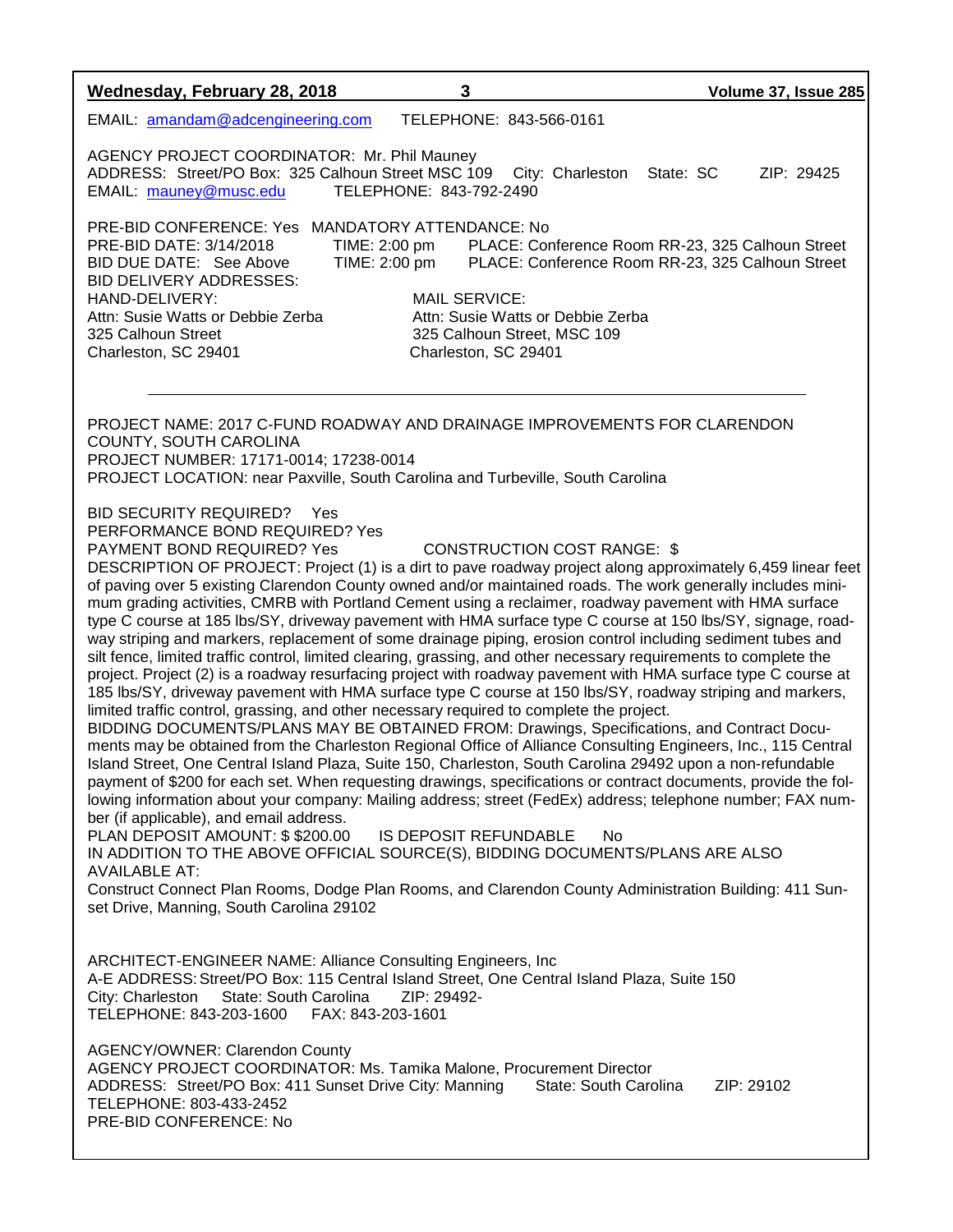| Wednesday, February 28, 2018                                                                                                                                                                                                                                                                                                                                                                                                                                                                                                                                                                                                                                                                                                                                                                                                                                                                             | 4<br>Volume 37, Issue 285                                                                                                                                                                                                                                                                                                                                                                                                         |  |  |  |  |
|----------------------------------------------------------------------------------------------------------------------------------------------------------------------------------------------------------------------------------------------------------------------------------------------------------------------------------------------------------------------------------------------------------------------------------------------------------------------------------------------------------------------------------------------------------------------------------------------------------------------------------------------------------------------------------------------------------------------------------------------------------------------------------------------------------------------------------------------------------------------------------------------------------|-----------------------------------------------------------------------------------------------------------------------------------------------------------------------------------------------------------------------------------------------------------------------------------------------------------------------------------------------------------------------------------------------------------------------------------|--|--|--|--|
| <b>BID OPENING DATE: 3/29/2018</b><br>TIME: 2:00pm<br>411 Sunset Drive, Manning, South Carolina 29102<br><b>BID DELIVERY ADDRESSES:</b><br>HAND-DELIVERY:<br>Attn: Ms. Tamika Malone, Procurement Director                                                                                                                                                                                                                                                                                                                                                                                                                                                                                                                                                                                                                                                                                               | PLACE: Administration Building Council Chamber -<br><b>MAIL SERVICE:</b><br>Attn: Ms. Tamika Malone, Procurement Director<br>411 Sunset Drive, Manning, SC 29102                                                                                                                                                                                                                                                                  |  |  |  |  |
| <b>PROJECT NAME: RESURFACING ROADS</b><br><b>PROJECT NUMBER: CTC-12</b><br><b>PROJECT LOCATION: Colleton County</b>                                                                                                                                                                                                                                                                                                                                                                                                                                                                                                                                                                                                                                                                                                                                                                                      |                                                                                                                                                                                                                                                                                                                                                                                                                                   |  |  |  |  |
| BID SECURITY REQUIRED?<br><b>Yes</b><br>PERFORMANCE BOND REQUIRED? Yes<br>PAYMENT BOND REQUIRED? Yes<br>CONSTRUCTION COST RANGE: \$ N/A<br>DESCRIPTION OF PROJECT: The project consists of resurfacing approximately 3.00 miles of SCDOT second-<br>ary and County roads in Walterboro. The project is comprised of 6 roads. Typically, each road is to be widened<br>two (2) feet on both sides, patched, milled, resurfaced, and striped as specified in the plans. Road widths vary<br>and are specified on the plans. Utilities may be present along certain roads. It will be the responsibility of the<br>contractor for coordination with the local utility providers and for making the necessary adjustments. All road<br>work is to be performed within the existing Right-of-Way of the road.<br>BIDDING DOCUMENTS/PLANS MAY BE OBTAINED FROM: colletoncounty.org/bids-and-proposal-requests. |                                                                                                                                                                                                                                                                                                                                                                                                                                   |  |  |  |  |
| ARCHITECT-ENGINEER NAME:<br>A-E CONTACT: Carla Harvey<br>A-E ADDRESS: Street/PO Box: 113 Mable T. Willis Blvd. City: Walterboro<br>EMAIL: charvey@colletoncounty.org TELEPHONE: 843-782-3104                                                                                                                                                                                                                                                                                                                                                                                                                                                                                                                                                                                                                                                                                                             | State: SC<br>ZIP: 29488                                                                                                                                                                                                                                                                                                                                                                                                           |  |  |  |  |
| <b>AGENCY/OWNER: Colleton County Transportation Commission</b><br>AGENCY PROJECT COORDINATOR: Kaye B. Syfrett<br>ADDRESS: Street/PO Box: 113 Mable T. Willis Blvd. City: Walterboro<br>State: SC<br>ZIP: 29488<br>EMAIL: ksyfrett@colletoncounty.org TELEPHONE: 843-782-0504                                                                                                                                                                                                                                                                                                                                                                                                                                                                                                                                                                                                                             |                                                                                                                                                                                                                                                                                                                                                                                                                                   |  |  |  |  |
| <b>BID OPENING DATE: 3/29/2018</b><br>TIME: 11:00am                                                                                                                                                                                                                                                                                                                                                                                                                                                                                                                                                                                                                                                                                                                                                                                                                                                      | PLACE: 113 Mable T. Willis Blvd., Walterboro, SC 29488                                                                                                                                                                                                                                                                                                                                                                            |  |  |  |  |
| <b>BID DELIVERY ADDRESSES:</b><br>HAND-DELIVERY: MAIL SERVICE:<br>Attn: Kaye B. Syfrett<br>113 Mable T. Willis Blvd.<br>Walterboro, SC 29488                                                                                                                                                                                                                                                                                                                                                                                                                                                                                                                                                                                                                                                                                                                                                             |                                                                                                                                                                                                                                                                                                                                                                                                                                   |  |  |  |  |
| CAPITAL FUND PROGRAM SC21-501-16 AND SC21-501-17                                                                                                                                                                                                                                                                                                                                                                                                                                                                                                                                                                                                                                                                                                                                                                                                                                                         |                                                                                                                                                                                                                                                                                                                                                                                                                                   |  |  |  |  |
| SITEWORK / COMM. #4534                                                                                                                                                                                                                                                                                                                                                                                                                                                                                                                                                                                                                                                                                                                                                                                                                                                                                   |                                                                                                                                                                                                                                                                                                                                                                                                                                   |  |  |  |  |
| HOUSING AUTHORITY OF THE CITY OF MARION<br>MARION, SOUTH CAROLINA                                                                                                                                                                                                                                                                                                                                                                                                                                                                                                                                                                                                                                                                                                                                                                                                                                        |                                                                                                                                                                                                                                                                                                                                                                                                                                   |  |  |  |  |
| ernization of existing project but is not limited to the following items:                                                                                                                                                                                                                                                                                                                                                                                                                                                                                                                                                                                                                                                                                                                                                                                                                                | Sealed proposals will be received by the HOUSING AUTHORITY OF THE CITY OF MARION for CAPITAL<br>FUND PROJECT SC21-501-16 AND SC21-501-17 until 3:00 PM, TUESDAY, MARCH 20, 2018 and immediate-<br>ly thereafter publicly opened and read for the furnishing of labor, material and equipment entering into the Mod-<br>ernization of Project SC21-1, SC21-2, SC21-5 & SC21-11. Scope of work will consist of renovations and mod- |  |  |  |  |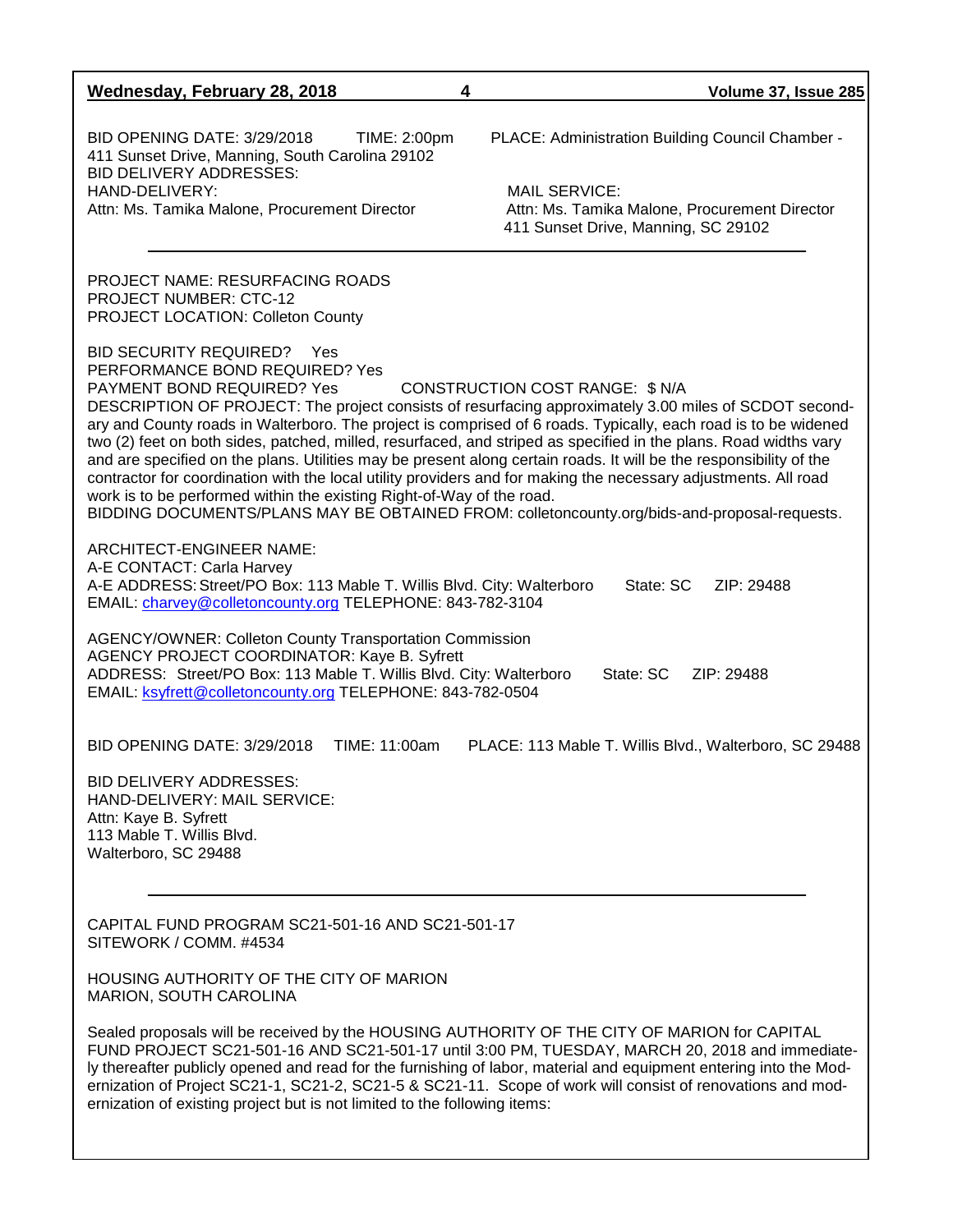1. Provide sidewalk replacement and new concrete at locations indicated

2. Provide repavement of existing streets and parking areas at locations indicated.

3. Provide erosion control measures.

4. Provide all other work as shown on the plans, in the project manual and as required by code and the local authority having jurisdiction.

A PreBid Conference has been scheduled for March 5, 2018 at 10:00 AM. Meeting will be held at the Housing Authority Office, 826 Walnut Street, Marion, South Carolina 29571.

Complete Plans and Project Manual will be open for inspection in the office of Stogner Architecture, PA, 615 East Broad Avenue, Rockingham, North Carolina (Designer); at the Housing Authority Office; or complete Plans and Project Manual will be available for on-line viewing from the offices of Construct Connect [www.constructconnect.com](http://www.constructconnect.com/) ; Dodge Data & Analytics [http://dodgeprojects.construction.com](http://dodgeprojects.construction.com/) ; The Blue Book [www.thebluebook.com](http://www.thebluebook.com/) ; NEXTPLANS [www.nextplans.com](http://www.nextplans.com/) and Construction Journal [www.constructionjournal.com](http://www.constructionjournal.com/) .

Complete Plans and Project Manual may be obtained by download from Stogner Architecture, PA. by qualified bidders. For instructions on downloading these documents email [bids@stognerarchitecture.com](mailto:bids@stognerarchitecture.com) .

Documents may be obtained in printed form from M&M Printing and Graphics, 1300 W. Darlington Street, Florence, SC 29501, Telephone: 843-662-2412, Email: [orders@mmpg.us](mailto:orders@mmpg.us) with production costs being paid by the contractor.

All contractors are hereby notified that they must have proper license under the State laws governing their respective trades, whether or not Federal Funding is involved.

Contractors will be responsible to ensure that economic opportunities, to the greatest extent feasible follow Section 3 Requirements 24 CFR Part 135.1 and Section 3 Clause 24 CFR Part 135.38.

The Owner reserves the right to reject any or all bids and to waive informalities.

Anne Burroughs, Executive Director Housing Authority Of The City Of Marion

Designer:Stogner Architecture, PA 615 East Broad Avenue, Rockingham, North Carolina 28379 910-895-3094

Fair Housing And Equal Opportunity

## **ROE ROAD TO POWDERSVILLE MIDDLE SCHOOL**

Anderson County School District One will be receiving sealed bids for the construction of Roe Road Connector at Powdersville Middle School, 135 Hood Road, Greenville, SC 29611.

A mandatory pre-bid meeting will be held on March 6, 2018 at 2:00pm at Powdersville Middle School, 135 Hood Road, Greenville, SC 29611 near the tennis courts.

The solicitation can be obtained from Anderson School District One's website, [www.anderson1.k12.sc.us](http://www.anderson1.k12.sc.us/) . Document is located on the Purchasing Department page under Bid Solicitations. Sealed bids should be marked "Anderson One – Powdersville Middle School Roe Road Connection Project".

Bids will be received until 2:00pm, March 15, 2018, in the Conference Room of Anderson School District One located at 801 North Hamilton St., Williamston, SC 29697. All bids received will be opened and read aloud. All questions concerning this RFP are to be submitted in writing via email to Andy Finley at [finleya@apps.anderson1.org](mailto:finleya@apps.anderson1.org) no later than 2:00pm March 8, 2018,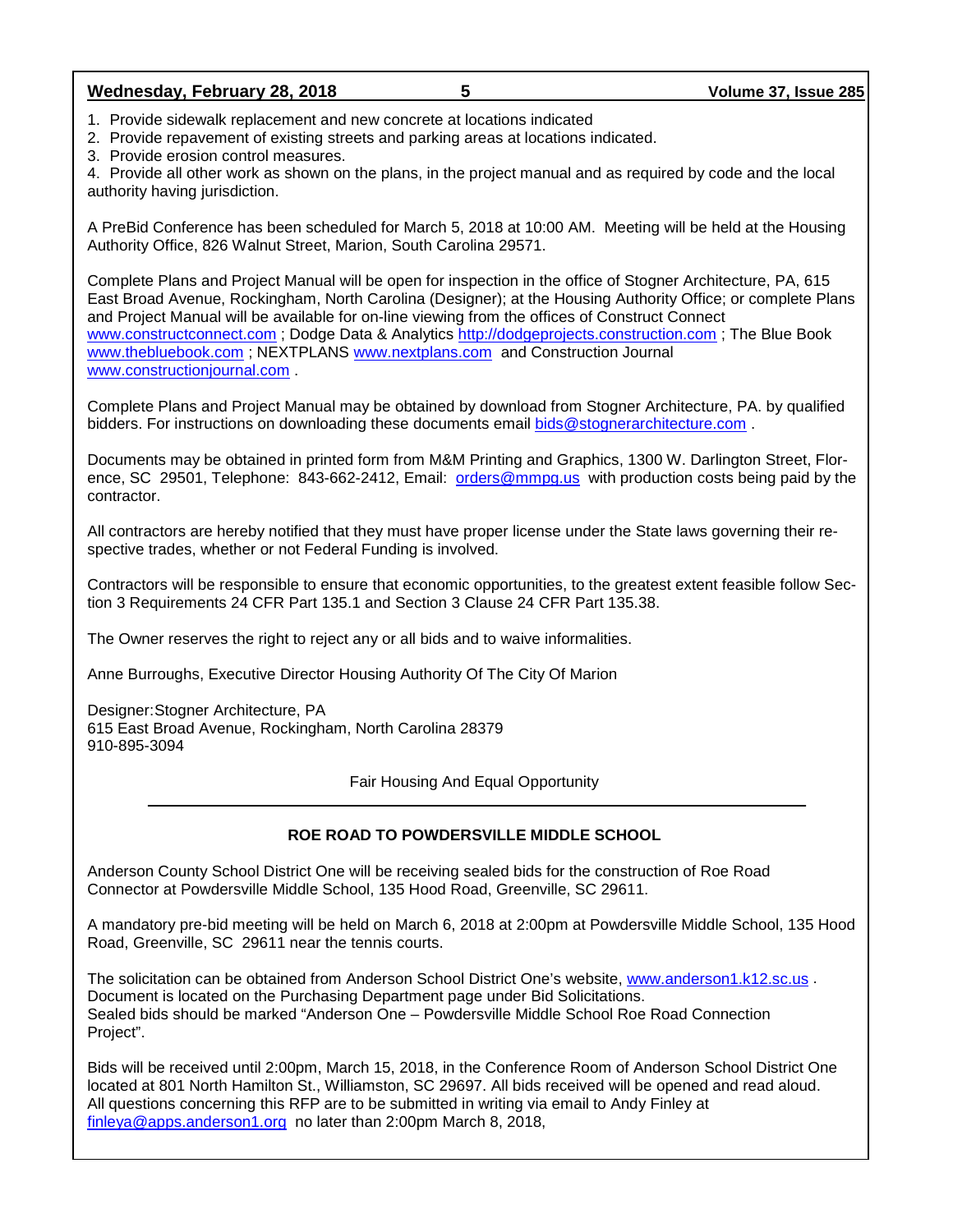## **Wednesday, February 28, 2018 6 Volume 37, Issue 285**

#### **TANK BRANCH PROJECT**

The City of Gaffney is soliciting sealed and competitive bids from qualified contractors for the demolition of structures as part of the Tank Branch Project. The work under this contract will consist of the removal and disposal of several structures, including asbestos removal, as well as some minor grading and establishing permanent grass in the disturbed areas.

This project is being funded in whole or in part by the Community Development Block Grant Program (CDBG). All federal CDBG requirements will apply to the contract. All contractors and subcontractors are required to be registered in the federal System for Award Management (SAM). Bidders on this work will be required to comply with the President's Executive Order No. 11246 and Order No. 11375 which prohibits discrimination in employment regarding race, creed, color, sex, or national origin. Bidders must comply with Title VI of the Civil Rights Act of 1964, the Davis-Bacon Act, the Anti-Kickback Act, the Contract Work Hours and Safety Standards Act, and 40 CFR 33.240. Attention of bidders is particularly called to the requirements as to conditions of employment to be observed and minimum wage rates to be paid under the contract.

The project award will be contingent upon final approval of the S.C. Department of Commerce. Sealed bids will be received by the City of Gaffney until 2:00pm, April 3, 2018. All bids duly received will be publicly opened and read aloud on the second floor at Gaffney City Hall located at 201 North Limestone Street, Gaffney, South Carolina 29340. There will be a non-mandatory pre-bid meeting on March 15, 2018 at 2:00pm on the second floor of the Gaffney City Hall.

A complete bid package can be obtained by contacting: James R. Taylor, City Administrator 201 N. Limestone St., Gaffney, SC 29340 (864) 487-6247 [jtaylor@cityofgaffney-sc.gov](mailto:jtaylor@cityofgaffney-sc.gov)

All bidders are advised that the application with cost estimate is available for review. The owner reserves the right to waive any irregularities, or to reject and or all bids. No bidder may withdraw his bid within 90 days after the actual date of the opening thereof.

"Equal Employment Opportunity"

#### **HVAC REPLACEMENT** Bid# 18-B0113

The City of Myrtle Beach will be receiving bids for HVAC Replacement Program. Bid forms and specifications may be obtained from the Procurement Office located at 3231 Mr. Joe White Avenue or from the City website [www.cityofmyrtlebeach.com/bids.html.](http://www.cityofmyrtlebeach.com/bids.html)

Bids will be received until 10:00am on March 21, 2018.

A Mandatory Pre-Bid will be held at the Procurement Office at 10:00am March 7, 2018. Attendance is required for bid consideration.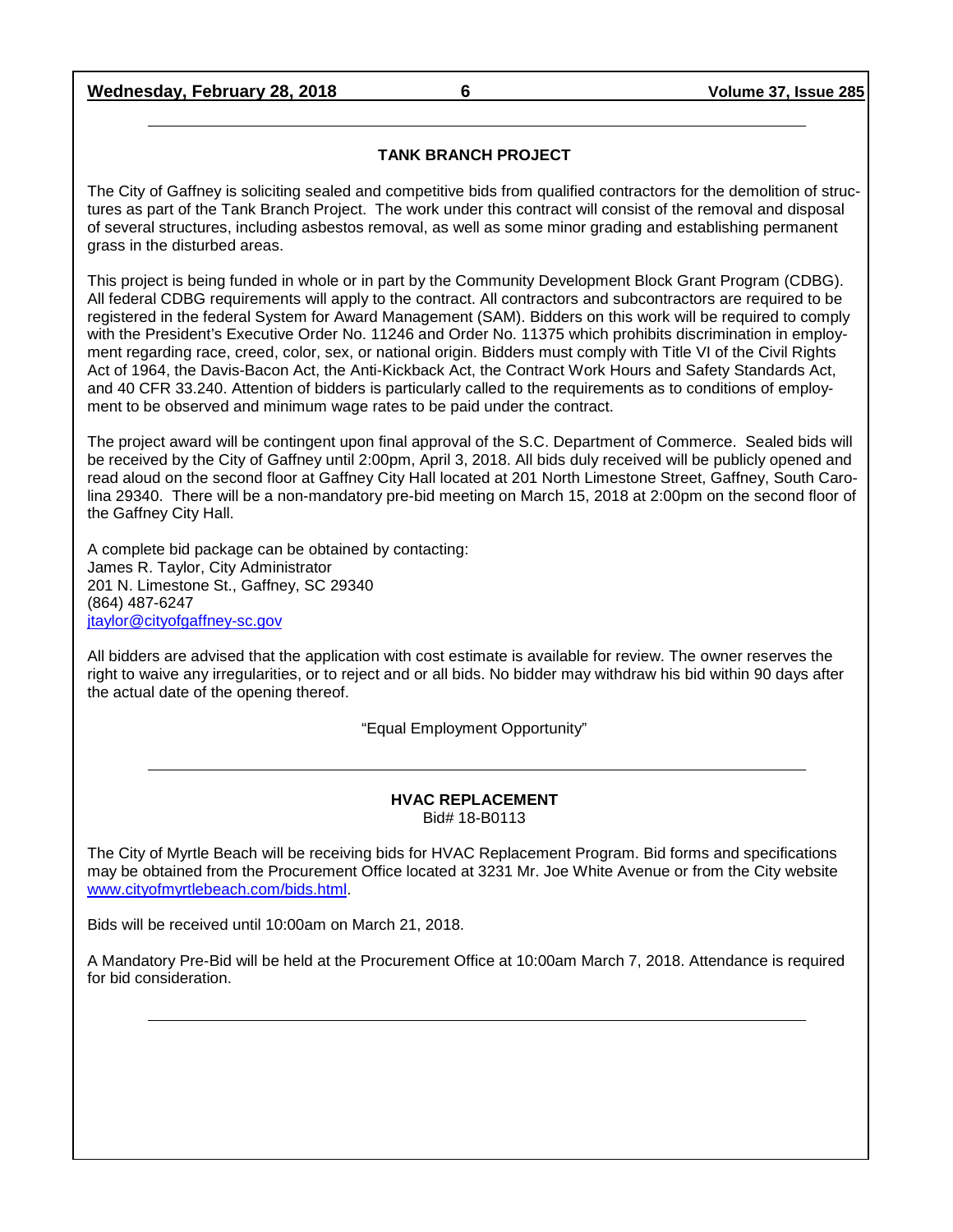## **Wednesday, February 28, 2018 7 Volume 37, Issue 285**

## **SEWER LATERAL INSTALLATIONS AND EXTENSIONS**

SOLICITATION NUMBER: 18-B011R

The City of Charleston is accepting bids for Sewer Lateral Installations and Extensions.

The City will receive bids until March 19, 2018 @ 12:00pm at 75 Calhoun Street, Ste. 3500, Charleston, SC 29401.

The solicitation may be obtained by submitting a request to: Robin B. Robinson, [robinsonr@charleston-sc.gov](mailto:robinsonr@charleston-sc.gov), by fax 843-720-3872, or by going to our website: [www.charleston-sc.gov](http://www.charleston-sc.gov/) , Bidline

#### **REPLACEMENT AND FINISHING OF COLUMNS** BID# 2527

York County is seeking bids for the replacement and finishing of columns for York County Complex at 1818 Second Baxter Crossing, Ft. Mill, SC.

A Pre-Bid Conference will be held on March 12, 2018 at 3:00pm, at the site location.

Bids will be received in the York County Purchasing Department, #6 S. Congress St, York, SC 29745 until 3:00 pm on March 21, 2018, at which time said bids will be publicly opened. This bid can be viewed on the York County website [www.yorkcountygov.com/purchasing](http://www.yorkcountygov.com/purchasing) .

# **Consultant / Professional**

**Description:** SUBSTANCE ABUSE AND DOMESTIC VIOLENCE **Solicitation Number:** 5400015169 **Pre-Bid Conf./Site:** 3/13/2018 10:00am Location: 2221 Devine Street 6<sup>th</sup> Floor Conference Room, Columbia, SC 29205 **Submit Offer By:** 03/29/2018 2:00pm **Purchasing Agency:** SC Dept. of Probation, Parole and Pardon Columbia, SC 29250 **Buyer:** WILLIAM EVANS **Email:** [WILLIAM.EVANS@PPP.SC.GOV](mailto:WILLIAM.EVANS@PPP.SC.GOV) **Phone:** 803-737-2805 **Download Solicitation From:**  <http://webprod.cio.sc.gov/SCSolicitationWeb/solicitationAttachment.do?solicitnumber=5400015169>



**Description:** EQUIPMENT RENTAL -CHARLESTON MAINTENANCE **Solicitation Number:** 5400015008 **Submit Offer By:** 03/21/2018 2:30pm **Purchasing Agency:** SCDOT Procurement Office 955 Park Street Room 101 Columbia, SC 29201-3959 **Buyer:** EMMETT KIRWAN **Email:** [KirwanEI@scdot.org](mailto:KirwanEI@scdot.org)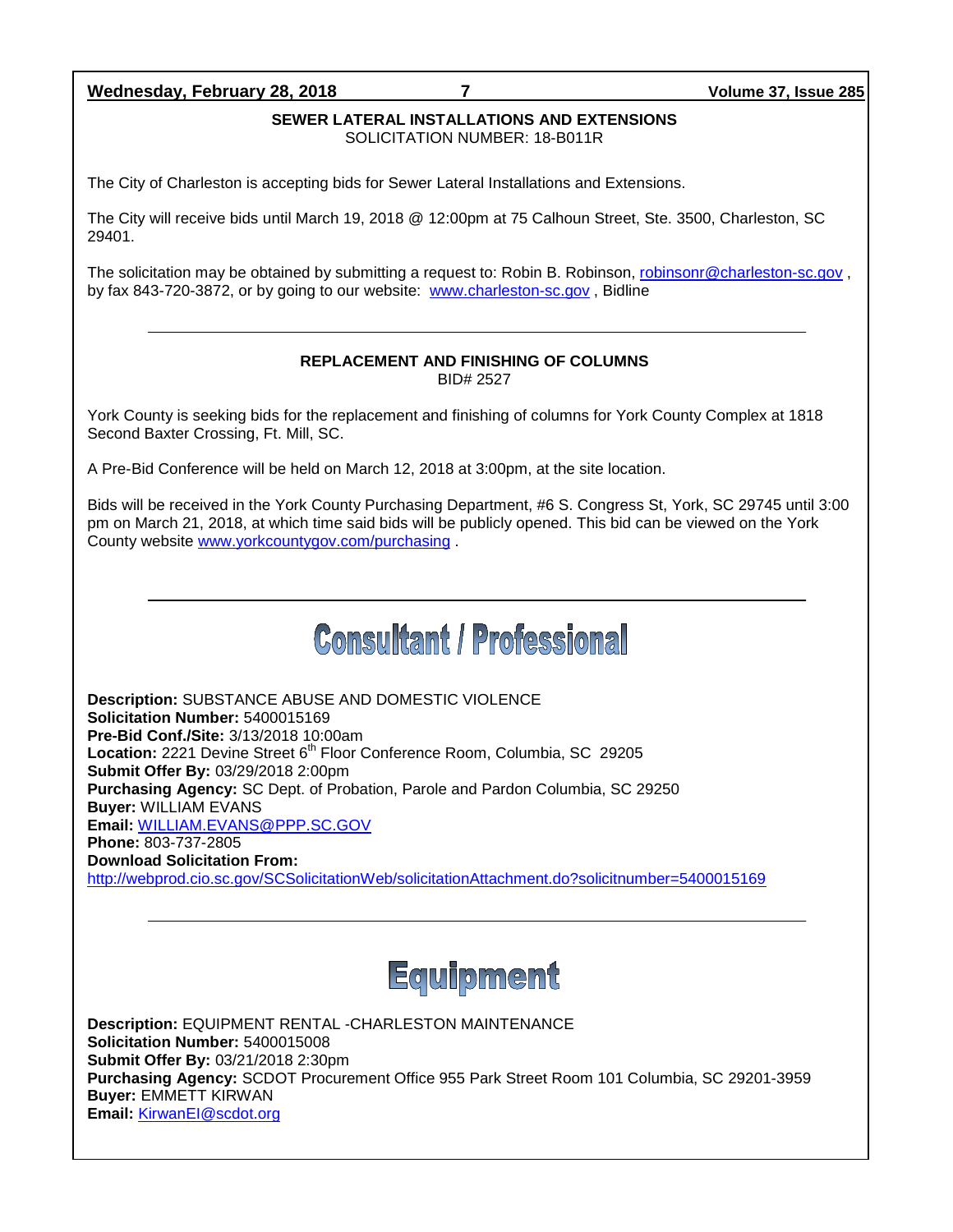| Wednesday, February 28, 2018 |  |
|------------------------------|--|
|                              |  |

**Wednesday, February 28, 2018 8 Volume 37, Issue 285**

**Download Solicitation From:** 

<http://webprod.cio.sc.gov/SCSolicitationWeb/solicitationAttachment.do?solicitnumber=5400015008>

**Description:** SEASIDE ELEMENTARY – DEDICATED OUTSIDE AIR UNIT (DOAU) REPLACEMENT **Solicitation Number:** 1718-33JR **Submit Offer By:** 3/15/2018 3:00PM **Purchasing Agency:** Horry County Schools **Buyer:** Joe Rainey **Email:** [jrainey@horrycountyschools.net](mailto:jrainey@horrycountyschools.net) **Download Solicitation From:** <http://apps.hcs.k12.sc.us/apps/protrac>

## **(2) EACH NEW, UNUSED, 2018 MODEL, DODGE DURANGO SUV'S**

BID# 2526

York County is seeking bids for two (2) each new, unused, 2018 model, Dodge Durango SUV's.

Bids will be received in the York County Purchasing Department, #6 S. Congress St, York, SC 29745 until 11:00am on Mach 20, 2018, at which time said bids will be publicly opened.

This bid can be viewed on the York County website [www.yorkcountygov.com/purchasing.](http://www.yorkcountygov.com/purchasing)

**Description:** 6 OCCUPANT SIDE BY SIDE &UTILITY TRAILER **Solicitation Number:** 5400015105 **Submit Offer By:** 03/28/2018 10:00am **Purchasing Agency:** SC Department of Natural Resources 1000 Assembly Street, Room 142 Columbia, SC 29201 **Buyer:** ANDREA BOWMAN **Email:** [bowmana@dnr.sc.gov](mailto:bowmana@dnr.sc.gov) **Phone:** 803-734-3933 **Download Solicitation From:**  <http://webprod.cio.sc.gov/SCSolicitationWeb/solicitationAttachment.do?solicitnumber=5400015105>

# **Information Technology**

**Description:** AVAYA TELECOM HWR, SW, SERVICES **Solicitation Number:** 5400015179 **Submit Offer By:** 03/26/2018 11:00am **Purchasing Agency:** Department of Administration 1200 Senate Street, Suite 408 Columbia, SC 29201-3200 **Buyer:** MICHAEL THOMAS **Email:** [michael.thomas@admin.sc.gov](mailto:michael.thomas@admin.sc.gov) **Download Solicitation From:**  <http://webprod.cio.sc.gov/SCSolicitationWeb/solicitationAttachment.do?solicitnumber=5400015179>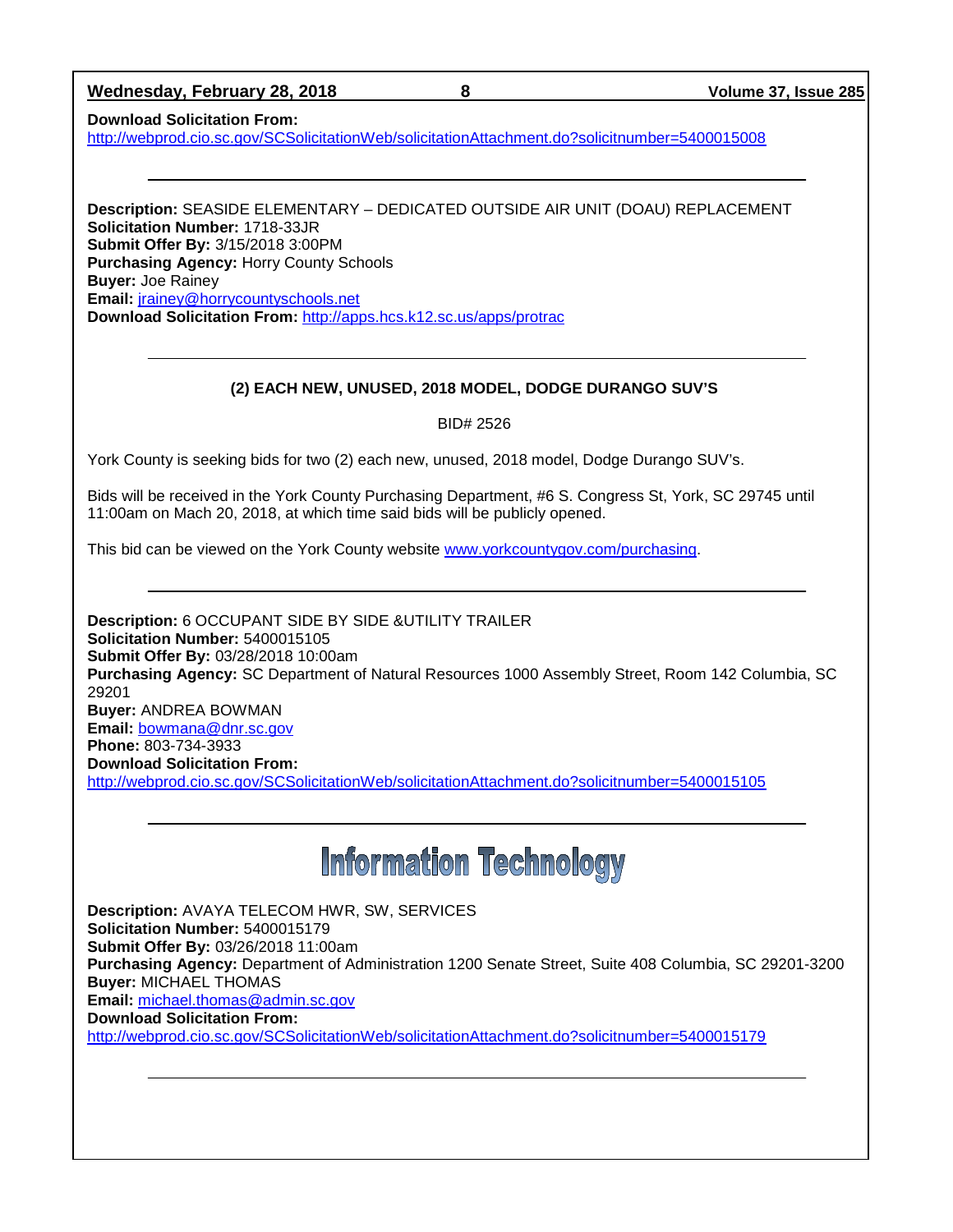**Wednesday, February 28, 2018 9 Volume 37, Issue 285**

## **Minor Construction <\$50,000**

**Description:** ROOF REPLACEMENT - SCETV SPARTANBURG **Solicitation Number:** 5400015178 **Submit Offer By:** 03/08/2018 2:00pm **Purchasing Agency:** SC Educational Television Comm. 1041 George Rogers Boulevard Columbia, SC 29201- 4761 **Buyer:** MATTHEW HALL **Email:** [Matthew.Hall@admin.sc.gov](mailto:Matthew.Hall@admin.sc.gov) **Download Solicitation From:** 

<http://webprod.cio.sc.gov/SCSolicitationWeb/solicitationAttachment.do?solicitnumber=5400015178>



**Description:** LODGING SUPPORTING EMERGENCY OPS **Solicitation Number:** 5400014818 **Pre-Bid Conf./Site:** 03/14/2018 10:00am Conference Call Availability - Contact the Procurement Officer **Submit Offer By:** 04/10/2018 11:00am **Purchasing Agency:** SFAA, Div. of Procurement Services, MMO 1201 Main Street, Suite 600 Columbia, SC 29201 **Buyer:** SHEILA WILLIS **Email:** [swillis@mmo.sc.gov](mailto:swillis@mmo.sc.gov) **Download Solicitation From:**  <http://webprod.cio.sc.gov/SCSolicitationWeb/solicitationAttachment.do?solicitnumber=5400014818>

**Description:** PAINT THE EXTERIOR OF THE WEBB CENTER **Solicitation Number:** 5400015176 **Pre-Bid Conf./Site:** 3/14/2018 11:00am **Location:** Webb WMA 1282 Webb Ave., Garnett, SC 29922 **Submit Offer By:** 03/28/2018 10:00am **Purchasing Agency:** SC Department of Natural Resources 1000 Assembly Street, Room 142 Columbia, SC 29201 **Buyer:** ANDREA BOWMAN **Email:** [bowmana@dnr.sc.gov](mailto:bowmana@dnr.sc.gov) **Phone:** 803-734-3933 **Download Solicitation From:**  <http://webprod.cio.sc.gov/SCSolicitationWeb/solicitationAttachment.do?solicitnumber=5400015176>

## **VA CLAIMS PROCESSING SERVICES**

The Medical University Hospital Authority is soliciting proposals from qualified firms in response to RFP No: 707- IB, VA Claims Processing Services.

Proposals are due by 5:00pm April 6, 2018. RFP 707-IB may be obtained by contacting Ivan Brooks, Senior Buyer at 843-792-6849 or via e-mail at [brooksi@musc.edu.](mailto:brooksi@musc.edu)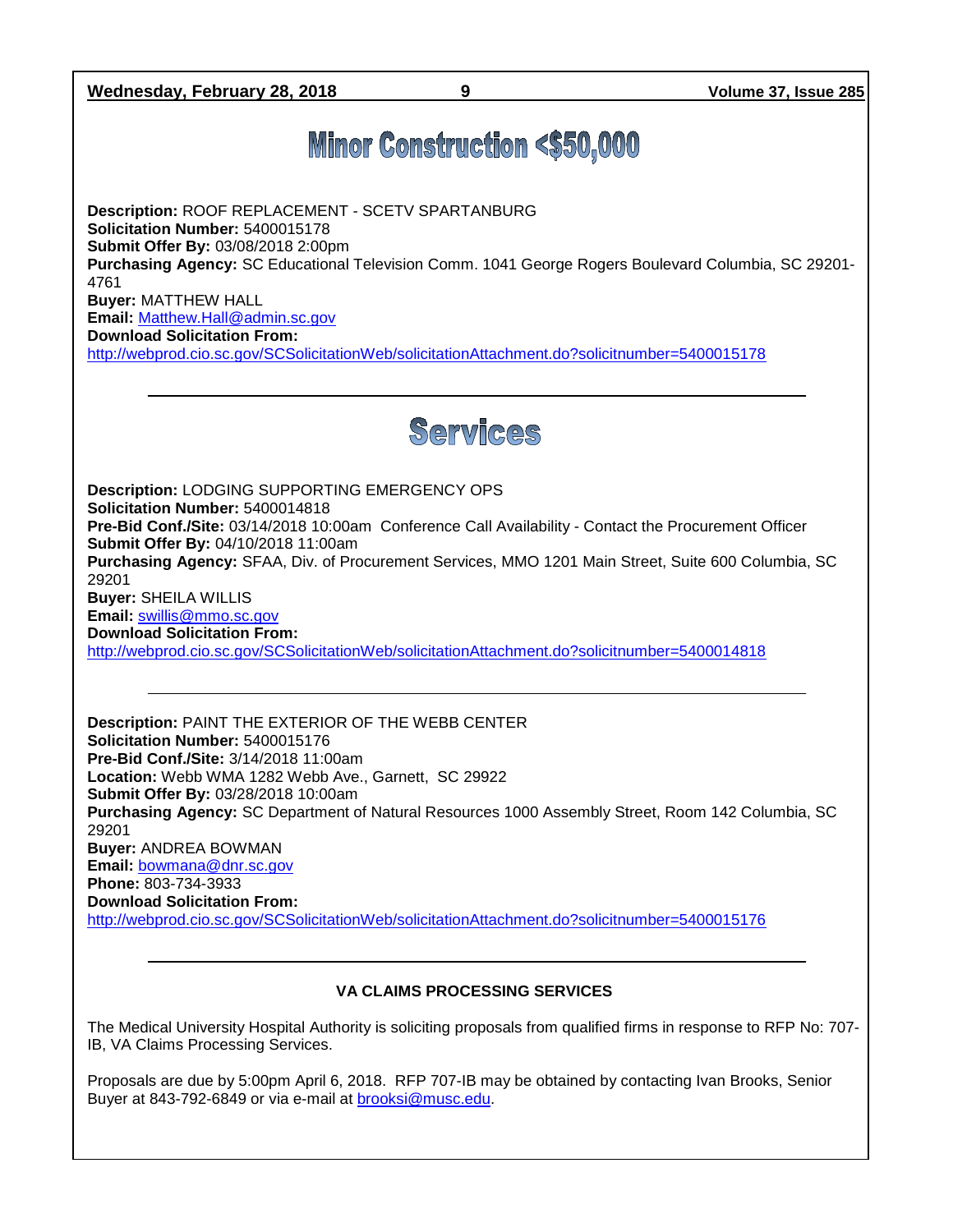**Wednesday, February 28, 2018 10 Volume 37, Issue 285**

## **GYMNASIUM AND STAGE FLOOR REFINISHING SERVICES**

The Beaufort County School District is soliciting Proposals from qualified firms in response to BVB #18-020 Gymnasium and Stage Floor Refinishing Services.

Proposals are due by 11:00am on March 16, 2018. Specifications of BVB #18-019 may be obtained electronically at [http://beaufortschools.net](http://beaufortschools.net/) (click on "Community", "Bids & Awards") or by contacting Sandi Amsler, CPPB, Procurement Coordinator at 843-322-2349 or via e-mail at [sandi.amsler@beaufort.k12.sc.us](mailto:sandi.amsler@beaufort.k12.sc.us)

Bids from Minority and Women Business Enterprises are strongly encouraged. Affirmative Action Equal Opportunity Employer

## **FY 2018 Transportation Alternatives Program**

Central Midlands Council of Governments (CMCOG) is pleased to announce a call for project submissions for the FY 2018 Transportation Alternatives Program (TAP). An Information Guide is available on the CMCOG website that summarizes the program and outlines the project submission process. CMCOG strongly encourages applicants to be familiar with all materials in the information guide and to contact the South Carolina Department of Transportation (SCDOT) Local Program Administration Office or the CMCOG staff for assistance in completing the application. Please be advised that all applicants must be official governmental bodies (city, county, school district, etc…) with legislative authority to carry out and maintain their proposed project.

Program Name:FY 2018 Transportation Alternatives Program Location: The Columbia Area Transportation Study Area (COATS) Metropolitan Planning Organization (MPO) Submittal Deadline: April 11, 2018 – 2:00pm Agency: Central Midlands Council of Governments, 236 Stoneridge Drive, Columbia, SC 29210

Agency Coordinator: Reginald Simmons, Deputy Executive Director/Transportation Director, (803) 744-5133, [rsimmons@centralmidlands.org](mailto:rsimmons@centralmidlands.org)

Interested contractors can download the Information Guide and Application from the CMCOG website at: [www.centralmidlands.org](http://www.centralmidlands.org/)

#### **BENEFITS CONSULTANT** RC-052-Q-2018

Richland County, South Carolina is requesting qualifications from Insurance Brokers, Sales Agents, or consultants who in conjunction with county staff, will develop, prepare, analyze, evaluate and make award recommendations for: Health, Wellness, and Occupational Health Services.

Sealed qualifications clearly marked "RC-052-Q-2018; Benefits Consultant" shall be accepted by the Office of Procurement, located at 2020 Hampton Street, Suite 3064, Columbia, SC 29204-1002, (located on the third floor) until 3:00pm March 28, 2018. Packages shall not be accepted after the above date and time.

Qualification packages may be obtained visiting our website in the Solicitations section at: <http://www.rcgov.us/Businesses/Procurement-Contracting/Solicitations>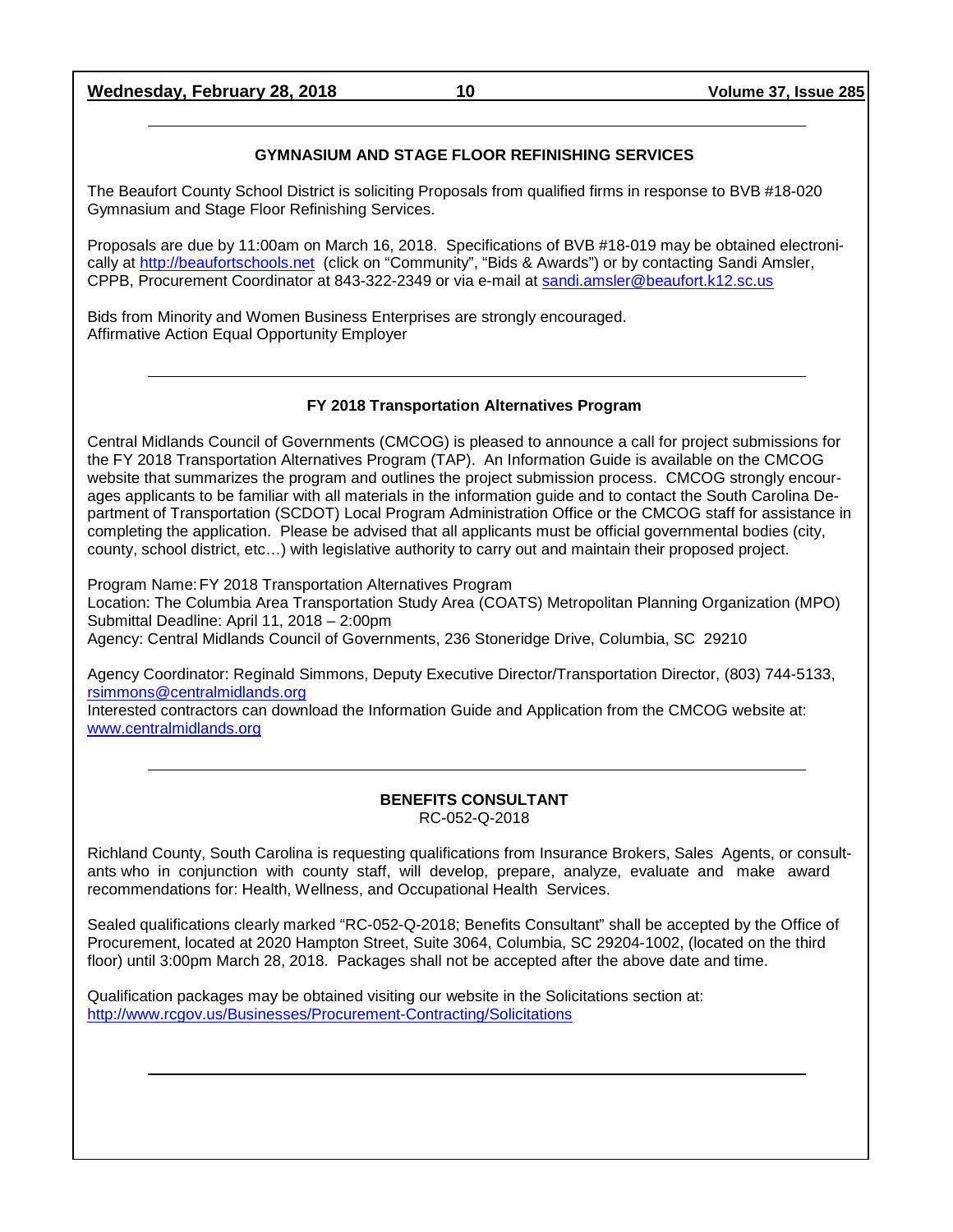**Wednesday, February 28, 2018 11 Volume 37, Issue 285**

PROJECT FY18-0315: A TURNKEY SERVICES FOR THE "INSTALLATION OF INMATE TELEPHONE SYSTEM" for the Orangeburg County Detention Center currently at 1520 Ellis Avenue, Orangeburg, S. C. 29118.

OWNER: The County of Orangeburg, 1437 Amelia Street, Orangeburg, SC 29116

RECEIPT OF PROPOSALS: Separate sealed proposals for the installation of the above referenced project will be received at the Procurement Office, Basement Floor, 1437 Amelia Street, Orangeburg, SC 29116, on March 15, 2018 by or before 11:00am at place of bidding and at said office will be publicly opened and only names of proposers read aloud. No late proposals will be accepted.

PROJECT DESCRIPTION: The project includes, but is not limited to, providing all equipment, training, collect, prepaid, debit and free call types. More details will be inclusive in the Request for Proposal document.

NON-MANDATORY SITE VISIT: A non- mandatory site visit will be held March 2, 2018 from (9:00-11:00am only) You may contact Captain Govan at the Detention Center, 1520 Ellis Avenue, Orangeburg, S.C. 29118

Deadline for Written Questions e-mail only to [jshuler@orangeburgcounty.org](mailto:jshuler@orangeburgcounty.org) and rhall@orangeburgcounty.org by or before March 9, 2018.

Mail Proposals to: Orangeburg County Procurement – RFP FY18-0315 P.O. Box 9000, Orangeburg, S. C. Deliver to: Orangeburg County Procurement Office, Basement Floor 1437 Amelia Street, Orangeburg, S. C. 29116 Attn: Jannella S. Shuler, Procurement Director

OWNER'S RIGHTS: The Owner reserves the right to waive any informalities in bidding and to reject all Proposals if it is in the Owner's best interest to do so.

#### **LANDSCAPING AT THE RC SOLID WASTE FACILITY** RC-067-R-2018

Richland County is requesting quotes from qualified vendors to perform landscaping services at the Solid Waste and Recycling Facility.

Quotes clearly marked "RC-067-R-2018; Landscaping at the RC Solid Waste Facility" shall be accepted by the Office of Procurement, located at 2020 Hampton Street, Suite 3064, Columbia, SC 29204-1002, (located on the third floor) and via email until 3:00pm March 13, 2018. Quotes shall not be accepted after the above date and time.

A site visit is recommended to obtain better knowledge of the facility needing service. Please contact Alan Huffstetler at 803-576-2391 to schedule a site visit at the Solid Waste and Recycling Facility located at 1710 Caughman Rd North, Columbia, SC 29203.

Quote packages may be obtained by emailing Brittany Sloan at [sloanb@rcgov.us](mailto:sloanb@rcgov.us) or by accessing our website in the Procurement section at: <http://www.rcgov.us/Government/Departments/BusinessOperations/Procurement.aspx>

Quotes may also be submitted to Brittany Sloan at the email address above.

## **YOUTH EMPLOYMENT AND TRAINING SERVICES**

The WorkLink Workforce Development Board serving Anderson, Oconee, and Pickens Counties will issue one Request for Proposal (RFP) by February 28, 2018. The purpose of the Request for Proposal is to competitively procure for our Local Workforce Development Area innovative Out-of-School (age 17-24) Youth Employment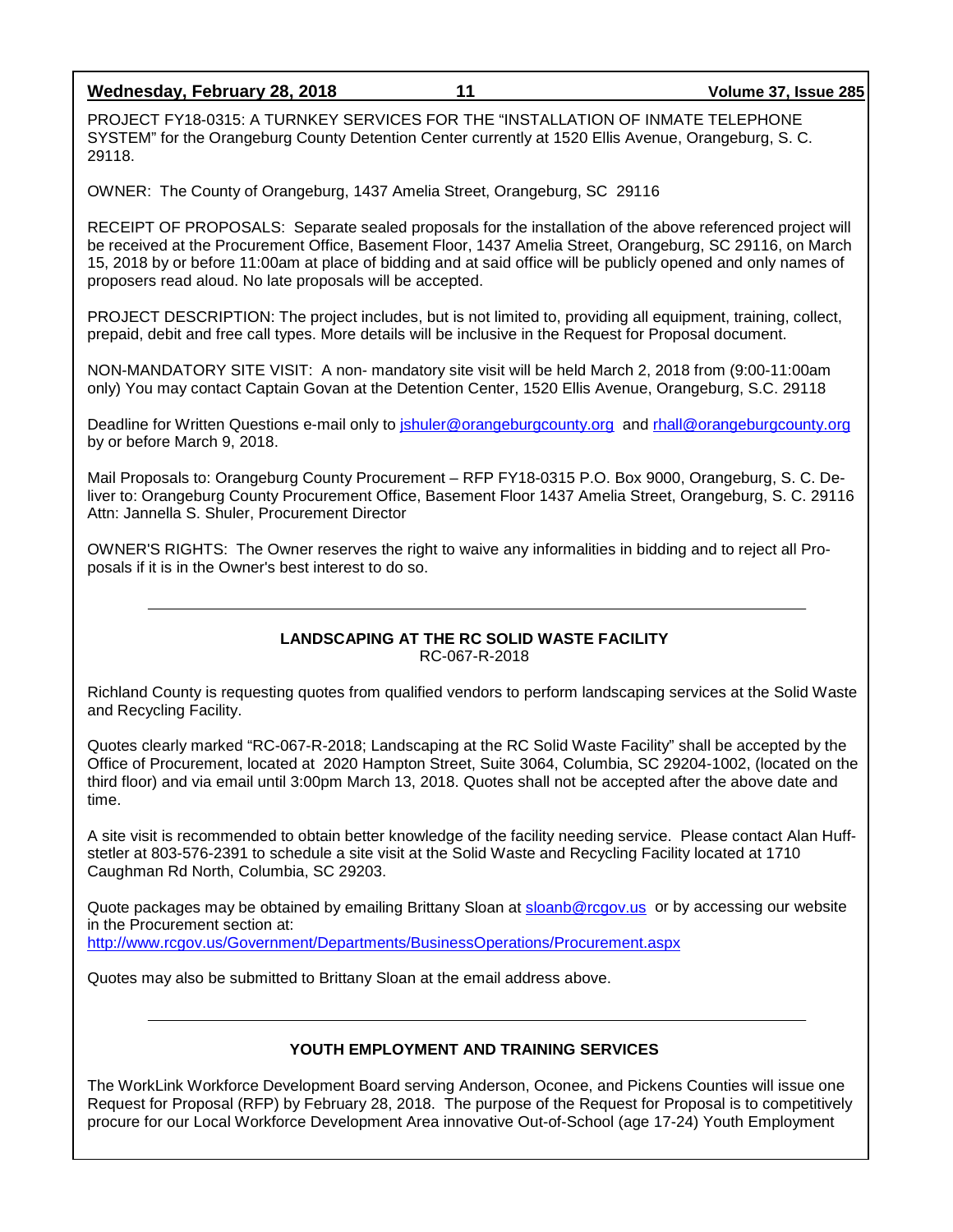**Wednesday, February 28, 2018 12 Volume 37, Issue 285**

and Training Services with the option to serve a limited/specific group of In-School Youth (age 18-21). The youth program will focus on youth that are most in-need, and operate youth services under the provision and in accordance with Workforce Innovation and Opportunity Act (WIOA).

The deadline for receipt of the Proposal is no later than 2:00pm April 11, 2018. All proposals must be received and logged in at the Workforce Development Board office located in the SC Works Clemson building.

A Bidders' Conference will be held March 23, 2018 at 10:30am in the SC Works Clemson Large Conference Room, 1376 Tiger Blvd, Suite 102, Clemson, SC 29631.

All questions and/or requests for additional information must be submitted in writing via letter, e-mail or fax by March 16, 2018 at 3:00pm. Forward questions to: Trent Acker, Executive Director WorkLink Workforce Development Board SC Works Clemson Office 1376 Tiger Blvd, Suite 102 Clemson, SC 29631 Telephone (864) 646-1458 Relay Service dial 711 (TTY) Fax: (864) 646-2814 E-mail: [tacker@worklinkweb.com](mailto:tacker@worklinkweb.com)

Copy of the Request for Proposal may be downloaded from the website at

[http://www.worklinkweb.com/welcome/request-for-proposals/.](http://www.worklinkweb.com/welcome/request-for-proposals/) Those without internet access may contact the WorkLink office and a copy of the Request for Proposal will be mailed to you. WorkLink is an Equal Opportunity Employer/Program. Auxiliary aids and services are available upon request to individuals with disabilities.

Clemson University is soliciting for the following: Solicitation Title: CURI LV DISTRIBUTION BLOCK Solicitation #: 99716628 Solicitation Type: Sealed Bid (SB) Date of Issue: 2/28/18 Submit Offer By: 3/13/18 Online Solicitation Only:<https://clemson.ionwave.net/currentsourcingevents.aspx>

Clemson University is soliciting for the following: Solicitation Title: STORM SEWER CLEANING AND INSPECTION Solicitation #: 99898087 Solicitation Type: Sealed Bid (SB) Date of Issue: 2/28/18 Submit Offer By: 3/13/18 Online Solicitation Only:<https://clemson.ionwave.net/currentsourcingevents.aspx>

**Description:** BEAUFORT COUNTY SOLID WASTE SCRAP AND WASTE TIRE SERVICES **Solicitation Number:** IFB 040518 **Submit Offer By:** 4-05-2018 at 3:00pm **Purchasing Agency:** Beaufort County, SC **Buyer:** Dave Thomas Email: [dthomas@bcgov.net](mailto:dthomas@bcgov.net) Solicitation Information: [www.bcgov.net](http://www.bcgov.net/) (go to the Purchasing Department's page and click on Vendor Registration. Once registered you may submit your proposal through the solicitation section in Vendor Registry)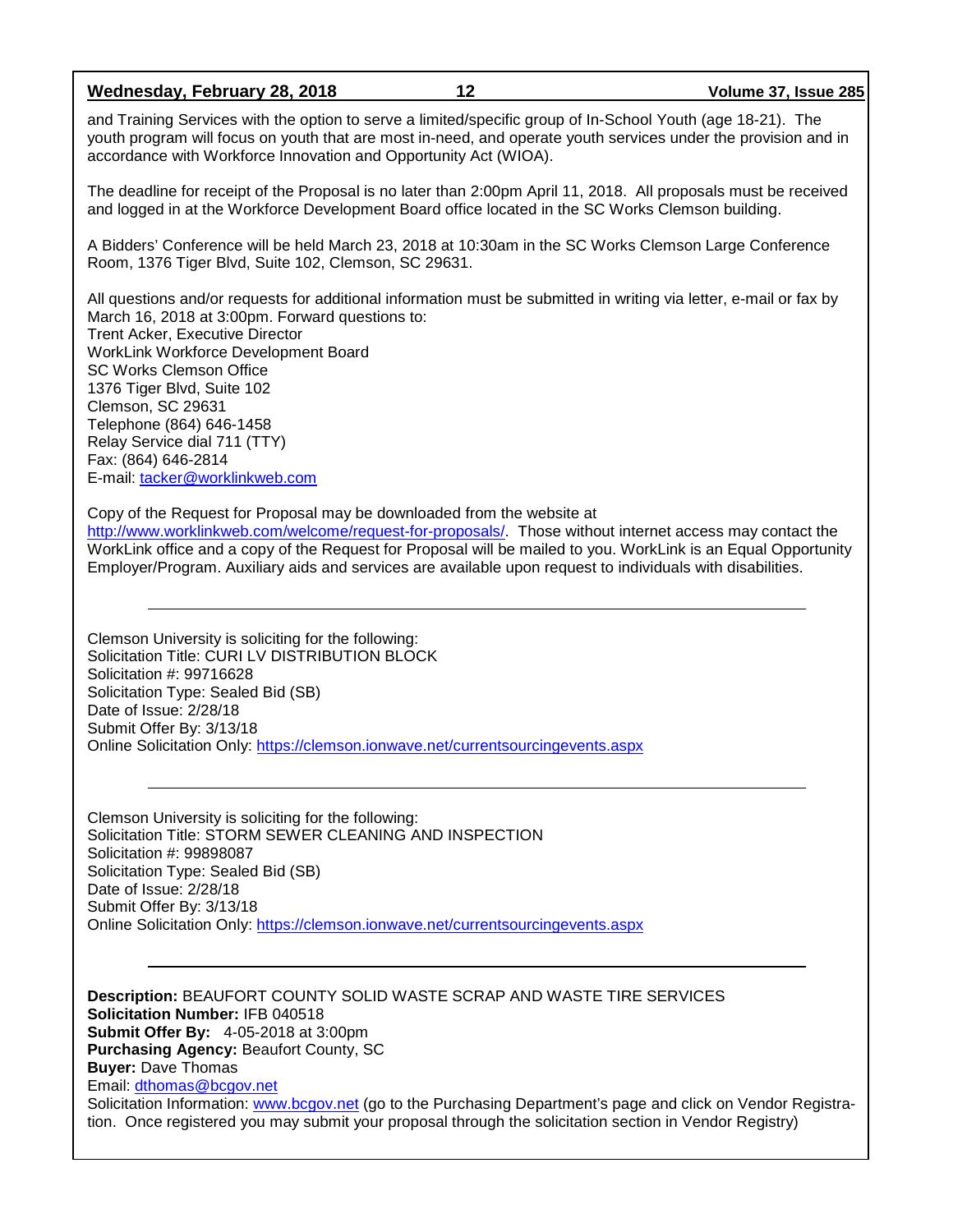## **Wednesday, February 28, 2018 13 Volume 37, Issue 285**

**Description:** MOVING SERVICES FOR LEXINGTON COUNTY SCHOOL DISTRICT TWO **Solicitation #:** 18-012-V **Solicitation Type:** Best Value Bid **Submit Offer By:** 03/19/18 at 2:00pm **Director of Procurement:** Tony Shealy **Email:** [tshealy@lex2.org](mailto:tshealy@lex2.org) **Download Solicitation from:** [https://vrapp.vendorregistry.com/Bids/View/BidsList?buyerId=753d22aa-0c8f-](https://vrapp.vendorregistry.com/Bids/View/BidsList?buyerId=753d22aa-0c8f-4895-85d8-b99df6f102b1)[4895-85d8-b99df6f102b1](https://vrapp.vendorregistry.com/Bids/View/BidsList?buyerId=753d22aa-0c8f-4895-85d8-b99df6f102b1)

# **Supplies**

**Description:** HID-C 1386 K/G PROX CARDS **Solicitation Number:** B181072ADD **Submit Offer By:** 3/08/2018 3:00pm **Purchasing Agency:** Medical University of South Carolina **Buyer:** Angienita DeVeaux **Email:** [deveauan@musc.edu](mailto:deveauan@musc.edu)

**Download Solicitation From:** [http://academicdepartments.musc.edu/vpfa/finance/purchasingap/vendors/solicit](http://academicdepartments.musc.edu/vpfa/finance/purchasingap/vendors/solicit-awards/awardbids.htm)[awards/awardbids.htm](http://academicdepartments.musc.edu/vpfa/finance/purchasingap/vendors/solicit-awards/awardbids.htm)

## Intent To Sole Source

## **COTS SPARS GRANT MANAGEMENT SYSTEM**

It is the intent of the South Carolina Department of Public Safety (SC DPS) to issue a sole source procurement to provide a COTS SPARS grant management system with advanced analytics to track subgrantee applications and awards. The system must allow access to the State Preparedness Assessment and Reporting Service (SPARS) web-based software-as-a-service (SaaS) and utilize the same interface as utilized by the SC Law Enforcement Division (SLED) for shared grantees to reduce training and end user support requirements. The system implementation must be completed by June 30, 2018.

The new system must provide and address all of the following Agency needs/requirements: Initial Setup

- 1. Add grants specified by SC DPS
- 2. Setup custom codes using spreadsheet provided by SC DPS
- 3. Import current subgrantees list
- 4. Setup additional subgrantees provided by SC DPS
- 5. Setup SC DPS user accounts from list provided by SC DPS
- 6. Setup grant document templates
- 7. Setup reimbursement document templates
- 8. Build functionality to support user self-registration
- 9. Modify grant application process to allow subgrantees to submit applications for the approval process
- 10.Provide a Technical Support Desk operating on regularly scheduled workdays

11.Training: Provide on-site training for SC DPS staff and remote web collaborative training for unlimited number of participating subgrantees

12.System upgrades

13.Financial Tracking: System must track the grant expenditures of subgrantees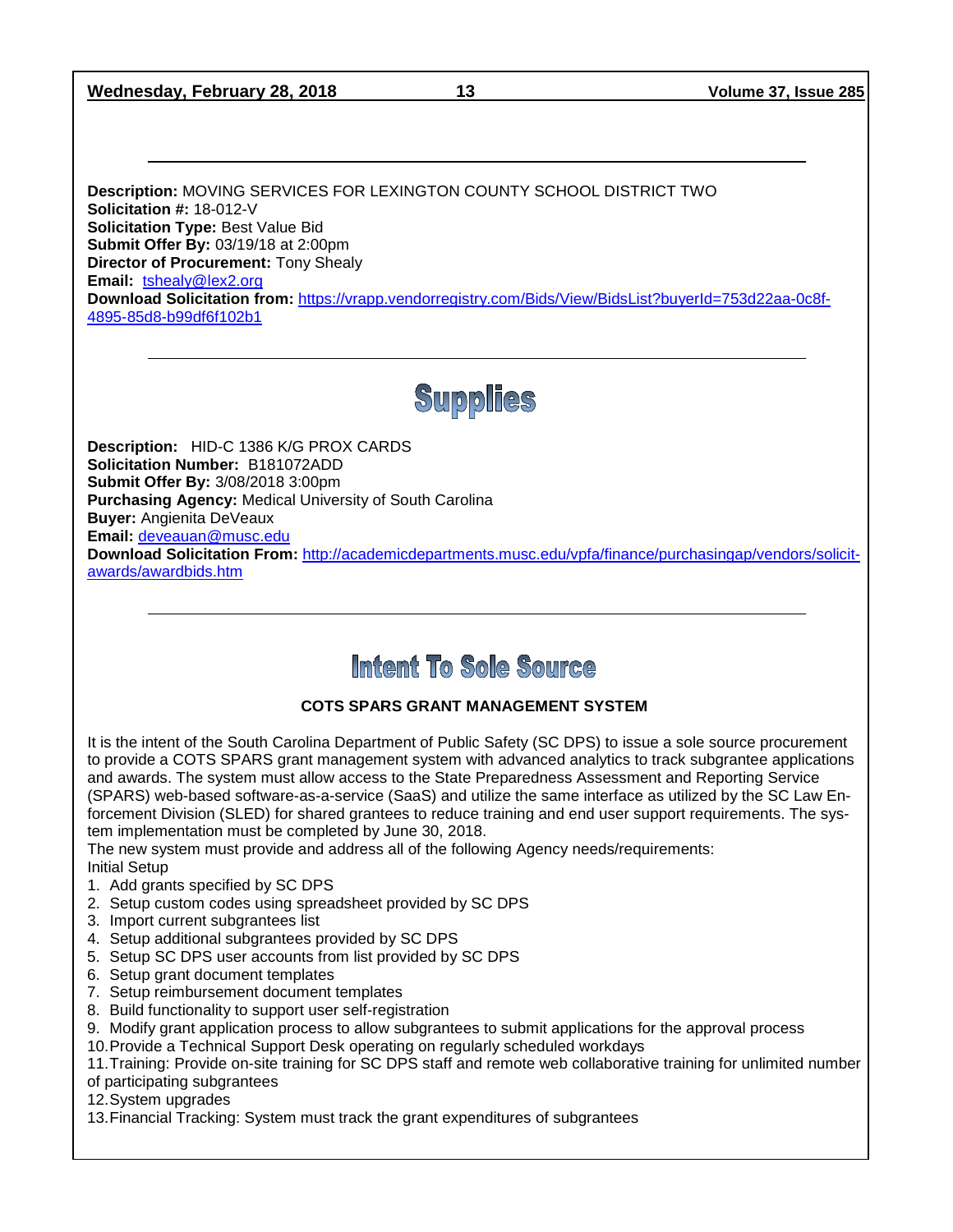## **Wednesday, February 28, 2018 14 Volume 37, Issue 285**

14.Grants: Ability to process multiple grants

15.Users: SC DPS will require a license for approximately 200 user accounts.

16.Grant Documents: Facilitate compliance monitoring of grant life cycle

17.Contractor must maintain appropriate administrative, physical, and technical industry-best standards safe-

guards for protection of the security, confidentiality and integrity of SC DPS's data

18.Customization as needed

Qualified vendors must respond via email to Margaret Woodson of SCDPS at [margaretwoodson@scdps.gov](mailto:margaretwoodson@scdps.gov) no later than 5:00pm on March 14, 2018.

# **SCBO Notices**

## **DISADVANTAGED BUSINESS ENTERPRISE (DBE) GOAL**

The Fairfield County Airport (FDW), Fairfield County, is owned and operated by Fairfield County, hereby publishes the proposed Federal Aviation Administration (FAA) FY 2018 - FY 2020 goal for its Disadvantaged Business Enterprise (DBE) Program. The Proposed overall goal is 19% for the FAA-AIP funded projects in FY 2018 through FY 2020. The methodology used in developing this goal is available for inspection during normal business hours, for 30 days after the date of this Advertisement, at the administrative offices of Fairfield County Administration Facility, 350 Columbia road, Winnsboro, SC 29180, Attention: Sheila Pickett, Director of Purchasing. Both the County and the FAA will receive and consider written public comments on the proposed goal for 45 days after the date of this Advertisement. Comments may be submitted at the above address and/or may also be submitted to the FAA at the following address:

FAA Office of Civil Rights PO Box 20636, SAO 9B Atlanta, GA 30320

For additional information and questions, please contact Ms. Pickett, at 803-815-4004, during normal business hours.

## **PROPOSED 2018 EDITION OF THE** *MANUAL FOR PLANNING*

## *AND EXECUTION OF STATE PERMANENT IMPROVEMENTS, PART II*

The Office of the State Engineer is announcing the release of the proposed 2018 Edition of the *Manual for Planning and Execution of State Permanent Improvements, Part II* ("The Manual"), for review and comment pursuant to Section 11-45-3240. Interested parties may review the proposed 2018 Manual at:

#### <https://procurement.sc.gov/node/5936>

Significant changes that have been made in the Manual include the following:

- Tables and Permits relocated from the Chapters to an Appendix;
- Combined chapters and sub-chapters;
- Eliminated the prohibition of fire retardant treated wood from Chapter 5;
- Eliminated the Cost Guide and Multiplier method for awarding Construction IDCs.
- Revised and completed Chapter 11, Construction Manager at Risk (CM-R) with accompanying CM-R forms (400 series);
- Revised and completed Chapter 12, Design-Build, Design-Build-Operate-Maintain and Design-Build-Finance-Operate-Maintain with accompanying DB forms (700 series);